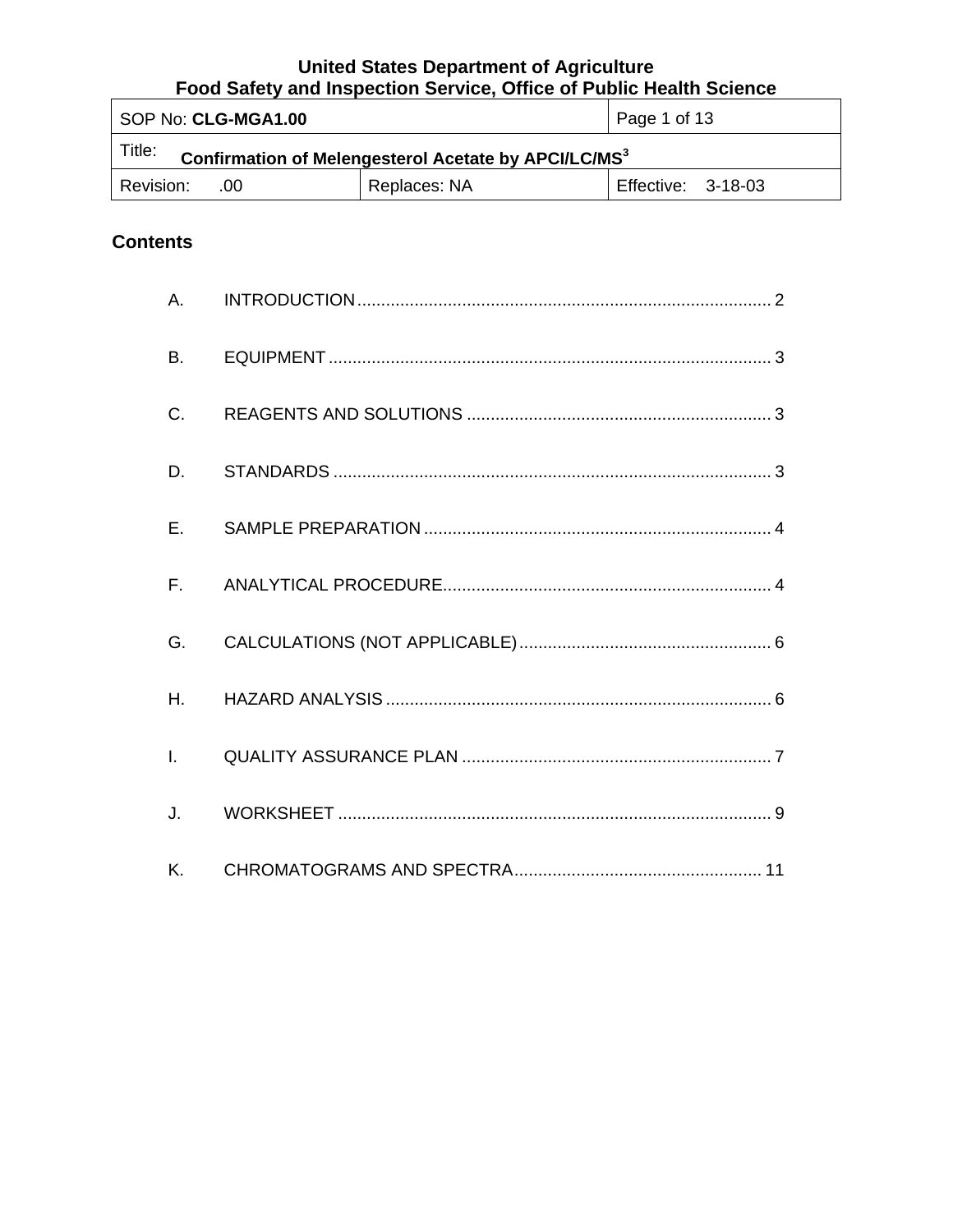<span id="page-1-0"></span>

| l SOP No: <b>CLG-MGA1.00</b>                                               |              | $\vert$ Page 2 of 13 |  |
|----------------------------------------------------------------------------|--------------|----------------------|--|
| Title:<br>Confirmation of Melengesterol Acetate by APCI/LC/MS <sup>3</sup> |              |                      |  |
| Revision:<br>.00                                                           | Replaces: NA | Effective: 3-18-03   |  |

#### **A. INTRODUCTION**

1. Theory and Structures

This method utilizes the extracts from the determinative procedure (CLG-MGA) for animal fat. The extracts are evaporated, dissolved in the HPLC mobile phase and analyzed by LC/MS/MS/MS (LC/MS<sup>3</sup>). Sample and external full scan MS<sup>3</sup> results are compared along with the ion ratio 319/279 for confirmation.



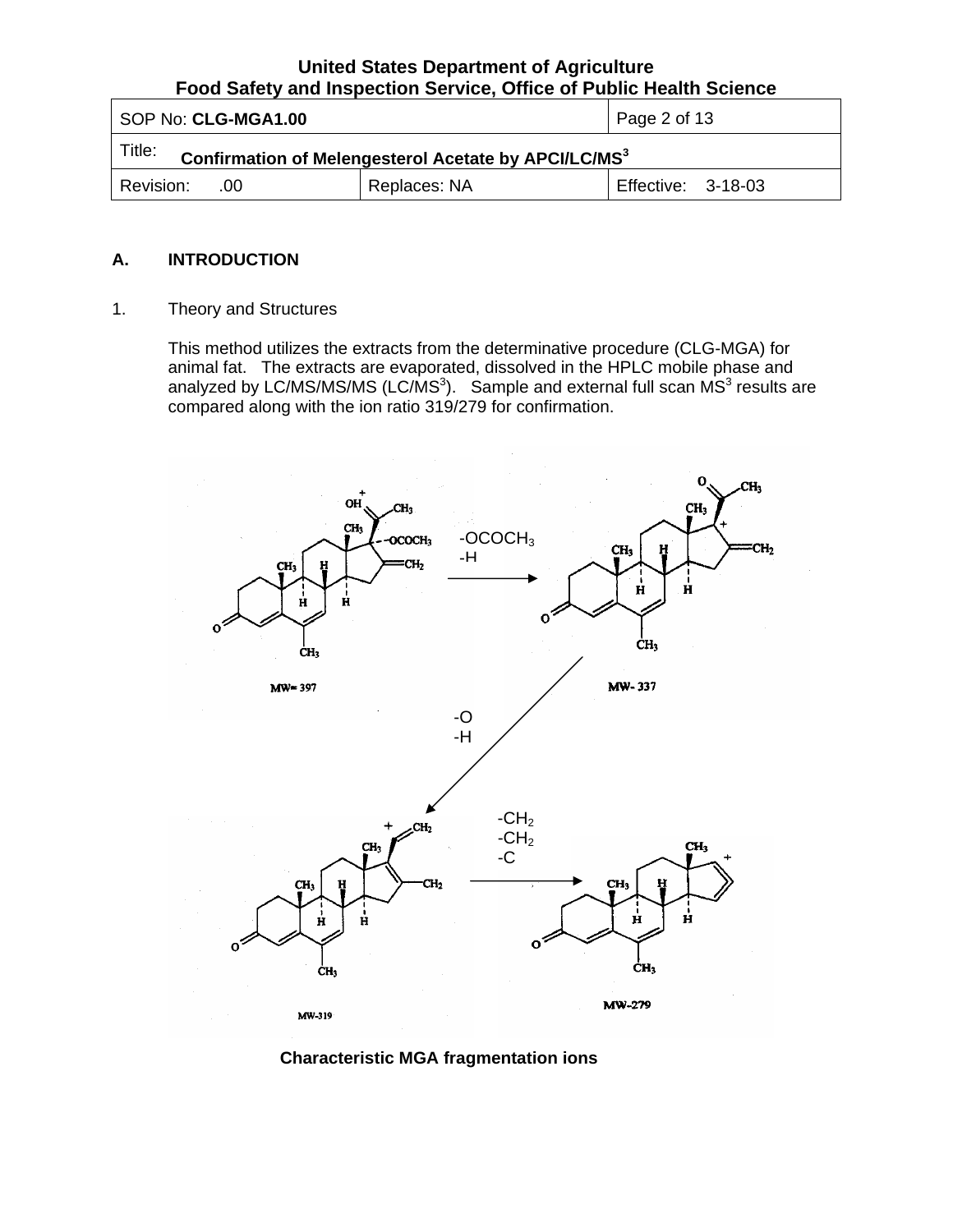<span id="page-2-0"></span>

| SOP No: CLG-MGA1.00                                                        |                           | Page 3 of 13 |  |
|----------------------------------------------------------------------------|---------------------------|--------------|--|
| Title:<br>Confirmation of Melengesterol Acetate by APCI/LC/MS <sup>3</sup> |                           |              |  |
| l Revision:<br>.00                                                         | <b>Effective: 3-18-03</b> |              |  |

## 2. Applicability

This procedure is applicable to bovine fat.

# **B. EQUIPMENT**

Note: Equivalent equipment and instrumentation may be substituted.

- 1. Apparatus and Instrumentation
	- a. Thermoquest/Finnigan LCQ with APCI interface.
	- b. HP/Agilent 050 HPLC equipped with a quaternary pump.
	- c. Agilent/Zorbax XDB C-8 4.5 x 75 mm, 5 µm particle size.
	- d. Xpertek-nylon syringe filters 13 mm x 0.2 µm pore size.
	- e. B-D 1 mL plastic syringes.
	- f. Nitrogen evaporator Organomation model 112

## **C. REAGENTS AND SOLUTIONS**

Note: Equivalent reagents and solutions may be substituted.

#### 1. Reagents

- a. Methanol glass distilled.
- b. Water Ultra-filtered 18 Megaohm
- c. Formic acid Sigma Chemical Catalog number F4636.
- 2. Mobile Phase Solutions
	- a. Mobile Phase A 55/45 methanol/water + 0.1% formic acid.

Combine in a 1L graduated cylinder 550 mL methanol, 450 mL water and 1.0 mL of formic acid.

b. Mobile Phase B - 95/5 methanol/water + 0.1% formic acid.

Combine in a graduated cylinder 950 mL methanol, 50 mL water and 1.0 mL formic acid.

# **D. STANDARDS**

1. Melengestrol acetate, 99.5% pure,

ICN Biomedicals

1263 Chilicothe Road Aurora, OH 44202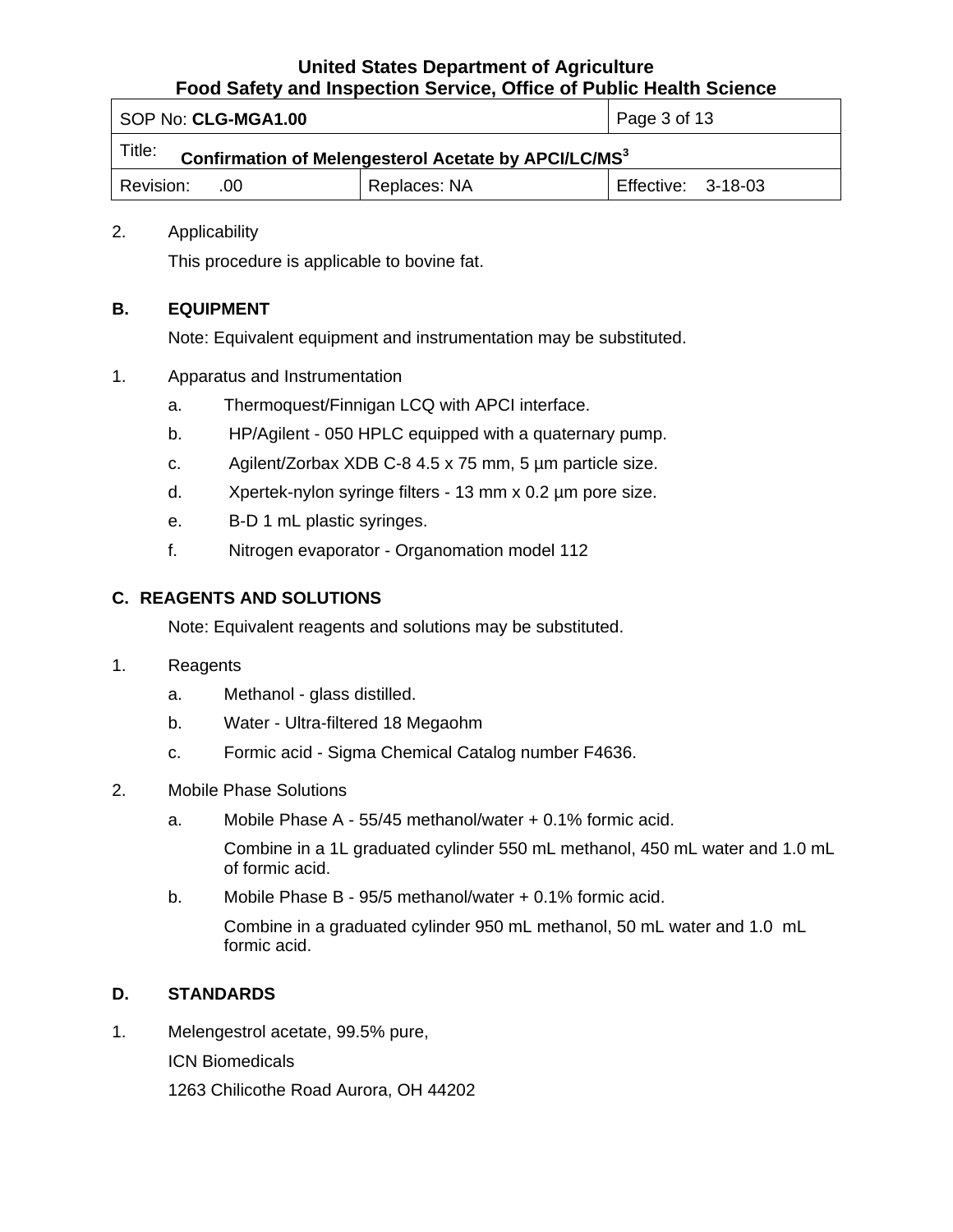<span id="page-3-0"></span>

| SOP No: CLG-MGA1.00                                                        |              | Page 4 of 13       |  |
|----------------------------------------------------------------------------|--------------|--------------------|--|
| Title:<br>Confirmation of Melengesterol Acetate by APCI/LC/MS <sup>3</sup> |              |                    |  |
| l Revision:<br>.00                                                         | Replaces: NA | Effective: 3-18-03 |  |

#### **E. SAMPLE PREPARATION**

- 1. Analyze the following samples by the MGA Determinative method (CLG-MGA) to provide an adequate confirmatory sample set:
	- a. tissue blank
	- b. tissue fortified at the level of interest
- 2. Evaporate the remaining extract from the determinative procedure (CLG-MGA) to dryness at approximately 40°C using the N-EVAP.
- 3. To the dry extract add 1000 µL of sample diluent (Mobile Phase A).
- 4. Filter through a 0.2 µm nylon syringe filter into a 1.8 mL autosampler vial. Note: Extracts should not be analyzed if the extract filtrate cannot be filtered to a clear solution.
- 5. Inject 30 µL into the system.

#### **F. ANALYTICAL PROCEDURE**

- 1. Data Acquisition
	- a. HPLC Conditions

The following are examples of HPLC Conditions. The analyst should optimize these parameters for the instrument being used.

- i. Flow rate 400 µL/min.
- ii. Mobile phase gradient profile:

| $0.00$ min. | 100% Mobile phase A |
|-------------|---------------------|
| 5.00 min.   | 100% Mobile phase B |
| 12.00 min.  | 100% Mobile phase B |
| 18.00 min   | 100% Mobile phase A |

b. MS Parameters

The following are examples of the MSD parameters currently being used. Analyst should optimize these parameters for the instrument being used.

- i. APCI interface Parameters:
	- (a) Vap. Temp  $470^{\circ}$ C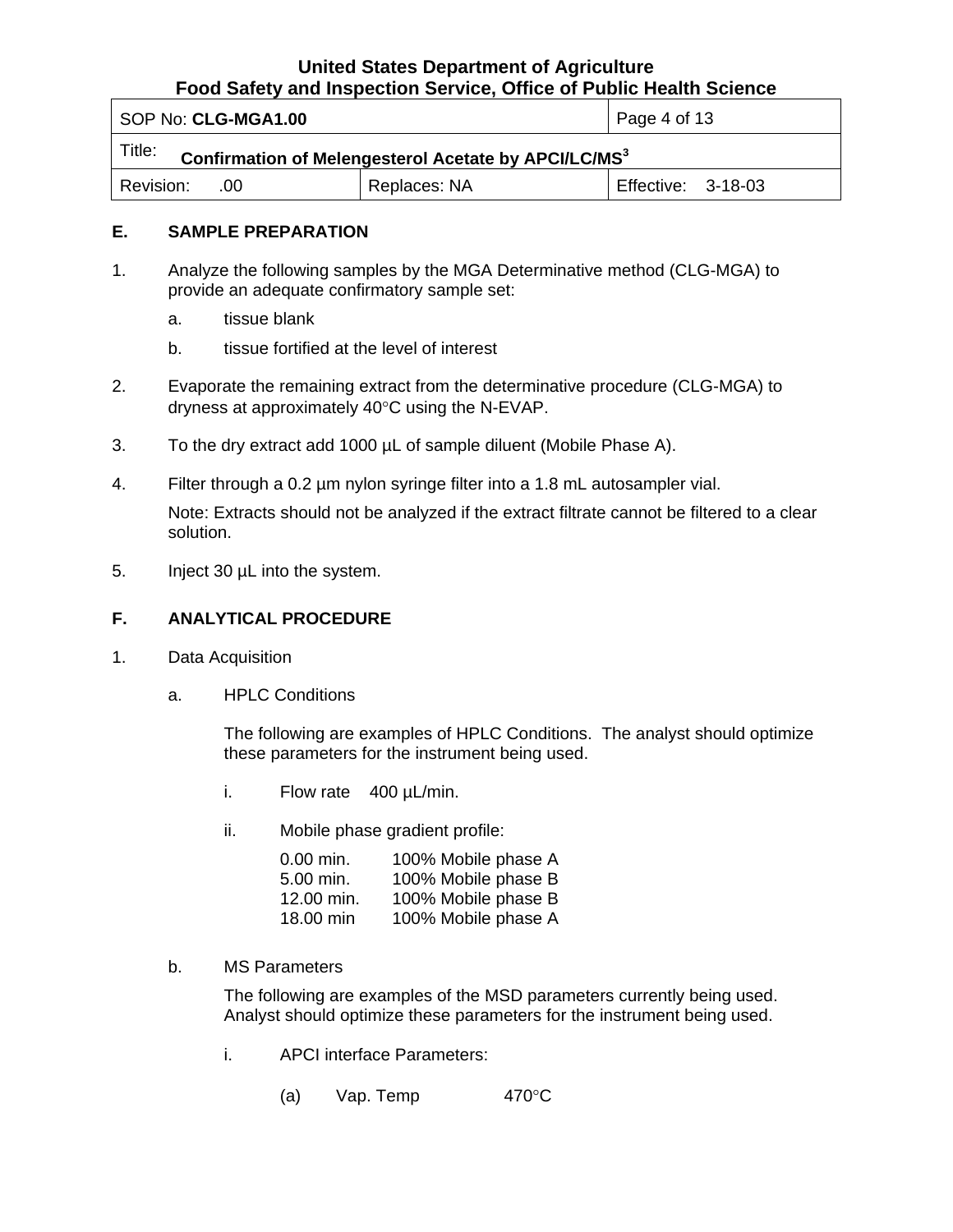| SOP No: CLG-MGA1.00                                                        |                              |                                                                                                                                                                                                                                                                                                                                                                                                                                                                                                                                                             |                                                                                                               |                                                             | Pood Salety and inspection Service, Onlice or Public Health Science<br>Page 5 of 13 |
|----------------------------------------------------------------------------|------------------------------|-------------------------------------------------------------------------------------------------------------------------------------------------------------------------------------------------------------------------------------------------------------------------------------------------------------------------------------------------------------------------------------------------------------------------------------------------------------------------------------------------------------------------------------------------------------|---------------------------------------------------------------------------------------------------------------|-------------------------------------------------------------|-------------------------------------------------------------------------------------|
| Title:<br>Confirmation of Melengesterol Acetate by APCI/LC/MS <sup>3</sup> |                              |                                                                                                                                                                                                                                                                                                                                                                                                                                                                                                                                                             |                                                                                                               |                                                             |                                                                                     |
| Revision:                                                                  | .00                          |                                                                                                                                                                                                                                                                                                                                                                                                                                                                                                                                                             | Replaces: NA                                                                                                  |                                                             | Effective:<br>$3 - 18 - 03$                                                         |
|                                                                            |                              | (b)<br>(c)<br>(d)<br>(e)<br>(f)<br>(g)                                                                                                                                                                                                                                                                                                                                                                                                                                                                                                                      | Sheath flow<br>Auxilary flow<br>Discharge current<br>Capillary temp.<br>Capillary voltage<br>Tube lens offset | 70<br>0.0<br>$5.0 \mu A$<br>160°C<br>10 <sup>°</sup><br>2.0 |                                                                                     |
|                                                                            | ii.                          |                                                                                                                                                                                                                                                                                                                                                                                                                                                                                                                                                             | <b>Acquisition parameters</b>                                                                                 |                                                             |                                                                                     |
|                                                                            |                              | (a)<br>(b)                                                                                                                                                                                                                                                                                                                                                                                                                                                                                                                                                  | <b>Full Microscans</b><br>Injection time                                                                      | $\overline{2}$<br>200                                       |                                                                                     |
|                                                                            | iii.                         |                                                                                                                                                                                                                                                                                                                                                                                                                                                                                                                                                             | Precursor ions, isolation width, relative collision energy                                                    |                                                             |                                                                                     |
|                                                                            |                              | (a)<br>(b)                                                                                                                                                                                                                                                                                                                                                                                                                                                                                                                                                  | 397, 2.0, 25.0<br>337, 2.0, 32.0                                                                              |                                                             |                                                                                     |
|                                                                            | iv.                          |                                                                                                                                                                                                                                                                                                                                                                                                                                                                                                                                                             | Selected ions in MS <sup>3</sup> for determining the ratio---319, 279.                                        |                                                             |                                                                                     |
| C.                                                                         |                              | <b>MS Optimization</b>                                                                                                                                                                                                                                                                                                                                                                                                                                                                                                                                      |                                                                                                               |                                                             |                                                                                     |
|                                                                            | i.                           |                                                                                                                                                                                                                                                                                                                                                                                                                                                                                                                                                             | Compare averaged "background spectrum" to the previous run.                                                   |                                                             |                                                                                     |
|                                                                            | ii.                          | Observe the Positive APCI spectrum of background. Inject a pure 5 ng<br>MGA standard by flow injection and observe the first order spectrum.<br>Note the centroid of the precursor ion at 397. Make a second injection of<br>standard in ms/ms using the exact mass of 397 previously noted in the<br>first injection. Note the centroid of the product ion at 337. Make a third<br>injection in ms/ms/ms using the exact mass of 337 as second precursor<br>as noted in the previous injection. A reasonable full spectrum in $MS3$<br>should be obtained. |                                                                                                               |                                                             |                                                                                     |
|                                                                            | iii.                         |                                                                                                                                                                                                                                                                                                                                                                                                                                                                                                                                                             | The 319/279 ratio should be between 0.1-0.2.                                                                  |                                                             |                                                                                     |
| 2.                                                                         | <b>Confirmation Criteria</b> |                                                                                                                                                                                                                                                                                                                                                                                                                                                                                                                                                             |                                                                                                               |                                                             |                                                                                     |
| a.                                                                         |                              |                                                                                                                                                                                                                                                                                                                                                                                                                                                                                                                                                             |                                                                                                               |                                                             | Retention time of unknown should be within $\pm$ 5% of the recovered standard.      |
| b.                                                                         |                              |                                                                                                                                                                                                                                                                                                                                                                                                                                                                                                                                                             |                                                                                                               |                                                             | The spectrum obtained from a suspect compound should visually match the             |

b. The spectrum obtained from a suspect compound should visually match the spectrum obtained from a contemporaneous standard. Since full scan data may include hundreds of significant data points for comparison, strict numerical criteria need not be applied.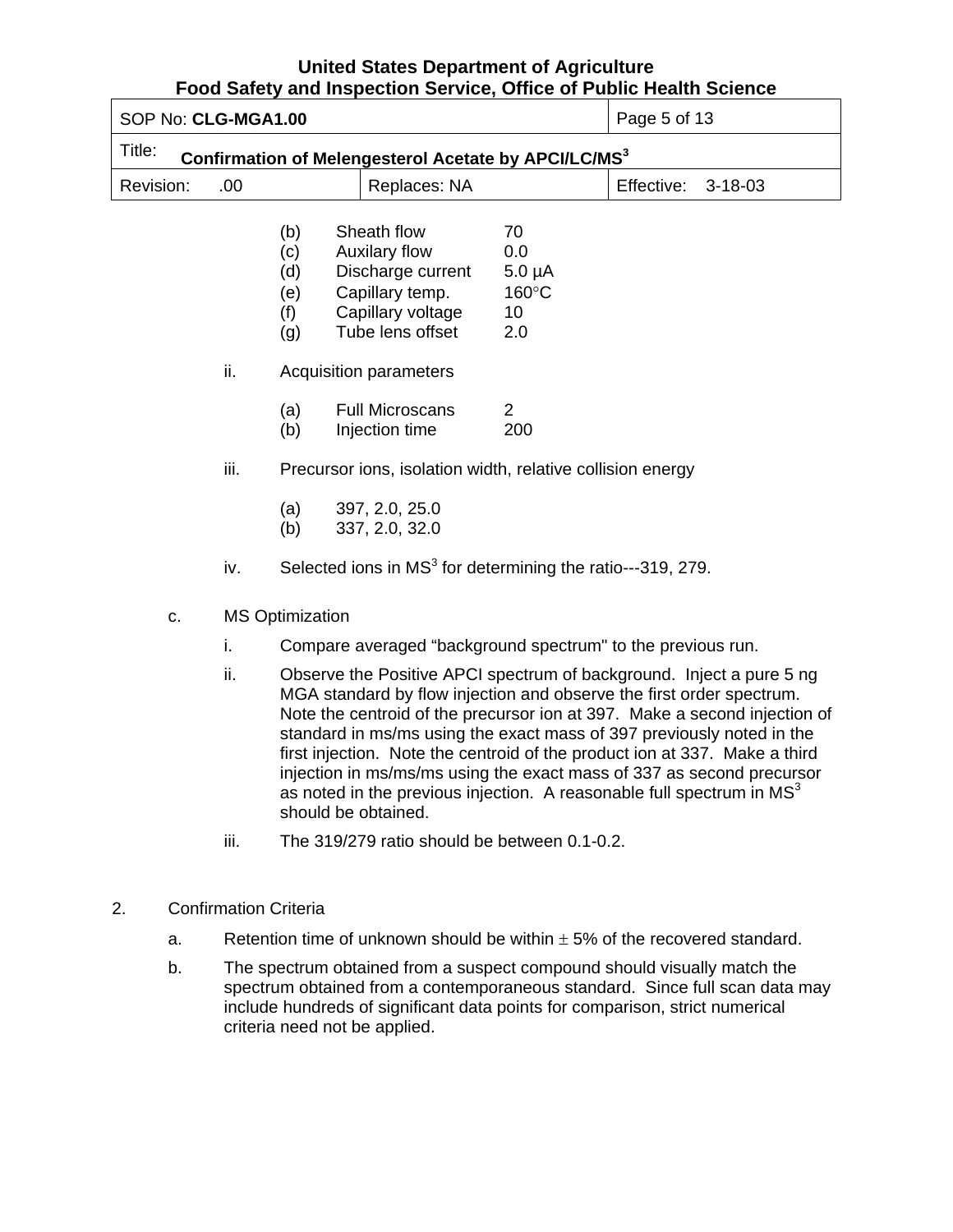<span id="page-5-0"></span>

| SOP No: CLG-MGA1.00                                                        |  | Page 6 of 13 |  |
|----------------------------------------------------------------------------|--|--------------|--|
| Title:<br>Confirmation of Melengesterol Acetate by APCI/LC/MS <sup>3</sup> |  |              |  |
| Replaces: NA<br>Revision:<br>Effective: 3-18-03<br>.00                     |  |              |  |

- c. The ion ratio 319/279 of the unknown should match that of the pure standard within  $\pm$  20% relative.
- d. Tissue blank has no confirmable target compound.
- 3. Operational Criteria for Sample Repeat Injection
	- a. For unknown samples that will not confirm in the initial analyses and the system suitability has not been compromised, repeat the injection. Subsequently, an injection of the pure standard is made.
	- b. If upon re-injection the sample still fails to confirm, repeat the extraction using the determinative method.
	- c. If upon re-extraction the sample fails the confirmation, the sample should be reported as non-detected for MGA.
- 4. Sample Chromatograms and Spectra

Refer to Section K, "Chromatograms and Spectra".

**G. CALCULATIONS (Not Applicable)** 

#### **H. HAZARD ANALYSIS**

- 1. Method Title Confirmation of Melengesterol Acetate by APCI-LC-MS<sup>3</sup>.
- 2. Required Protective Equipment Safety glasses, vinyl or latex gloves, and laboratory coat.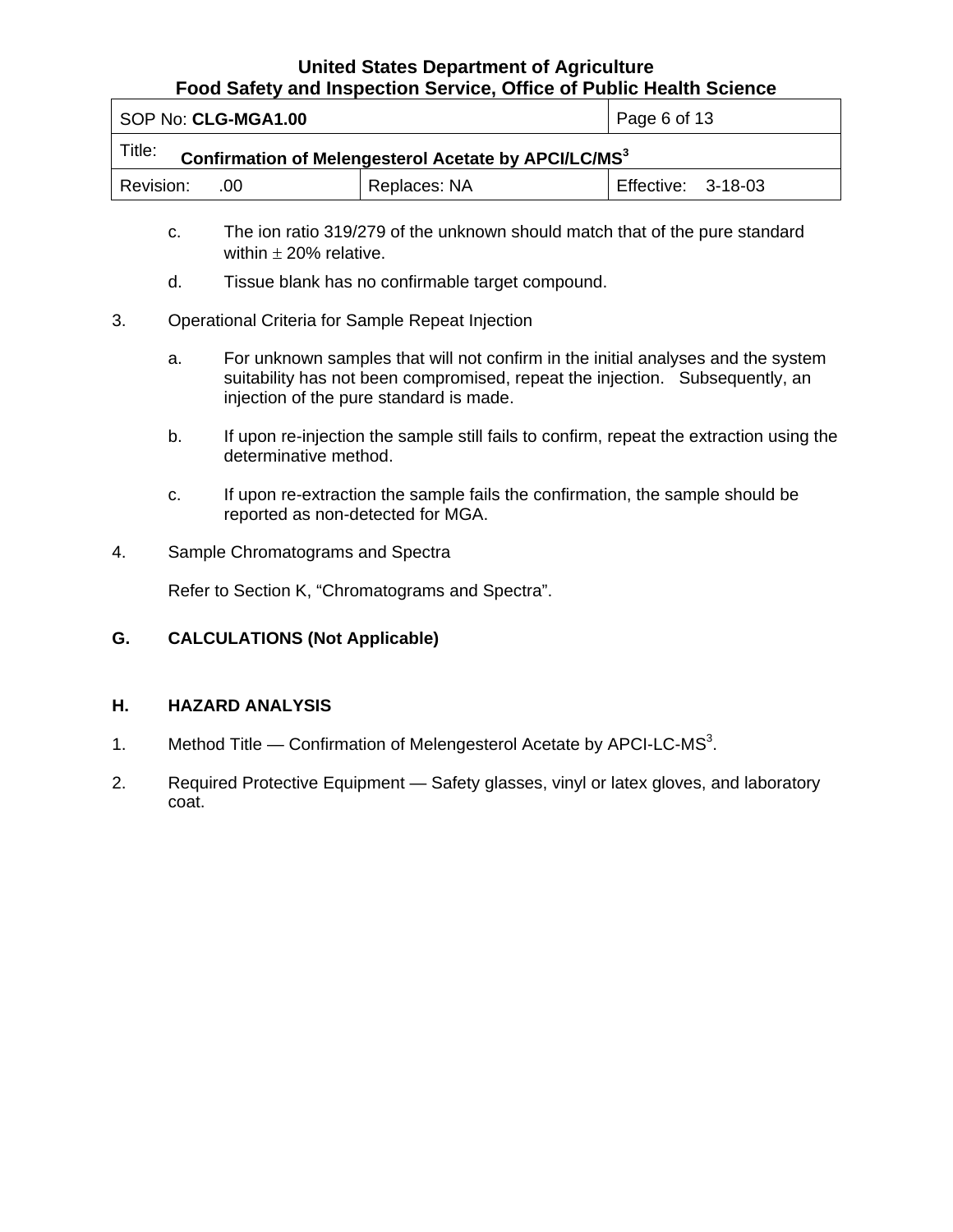<span id="page-6-0"></span>

| SOP No: CLG-MGA1.00                                                        |                    | Page 7 of 13 |  |
|----------------------------------------------------------------------------|--------------------|--------------|--|
| Title:<br>Confirmation of Melengesterol Acetate by APCI/LC/MS <sup>3</sup> |                    |              |  |
| Revision:<br>.ററ                                                           | Effective: 3-18-03 |              |  |

## 3. Hazards

| Reagents                         | Hazard                                                                                                                                                                  | Recommended Safe<br><b>Procedures</b>                                                                                    |
|----------------------------------|-------------------------------------------------------------------------------------------------------------------------------------------------------------------------|--------------------------------------------------------------------------------------------------------------------------|
| Hexane<br>Methanol<br>Iso-octane | Flammable. Avoid breathing<br>vapors. May cause<br>skin irritation                                                                                                      | Keep in well closed containers<br>in a cool place and away from<br>fire. Use it under well<br>ventilated hood.           |
| Formic Acid                      | Danger. Corrosive. Liquid and<br>mist may cause severe burns to all<br>body tissue. May be fatal if<br>swallowed and harmful if inhaled.<br>Flammable liquid and vapor. | Keep in a tightly closed<br>container. Store in a cool, dry<br>ventilated area away from<br>sources of heat or ignition. |

# 4. Disposal Procedures

| Reagents           | Hazard    | Recommended Safe Procedures                                                                                                                                                                                                        |
|--------------------|-----------|------------------------------------------------------------------------------------------------------------------------------------------------------------------------------------------------------------------------------------|
| Organic solvents   | See above | Collect waste in tightly sealed container and<br>store away from non-compatibles in a cool,<br>well ventilated, flammable liquid storage<br>area/cabinet for disposal in accordance with<br>local, state, and Federal regulations. |
| <b>Formic Acid</b> |           | Dispose of container and unused contents in<br>accordance with federal, local, and state<br>requirements.                                                                                                                          |

# **I. QUALITY ASSURANCE PLAN**

- 1. Performance Standard
	- a. No false positives from blank tissues.
	- b. Zero false negatives at tolerance.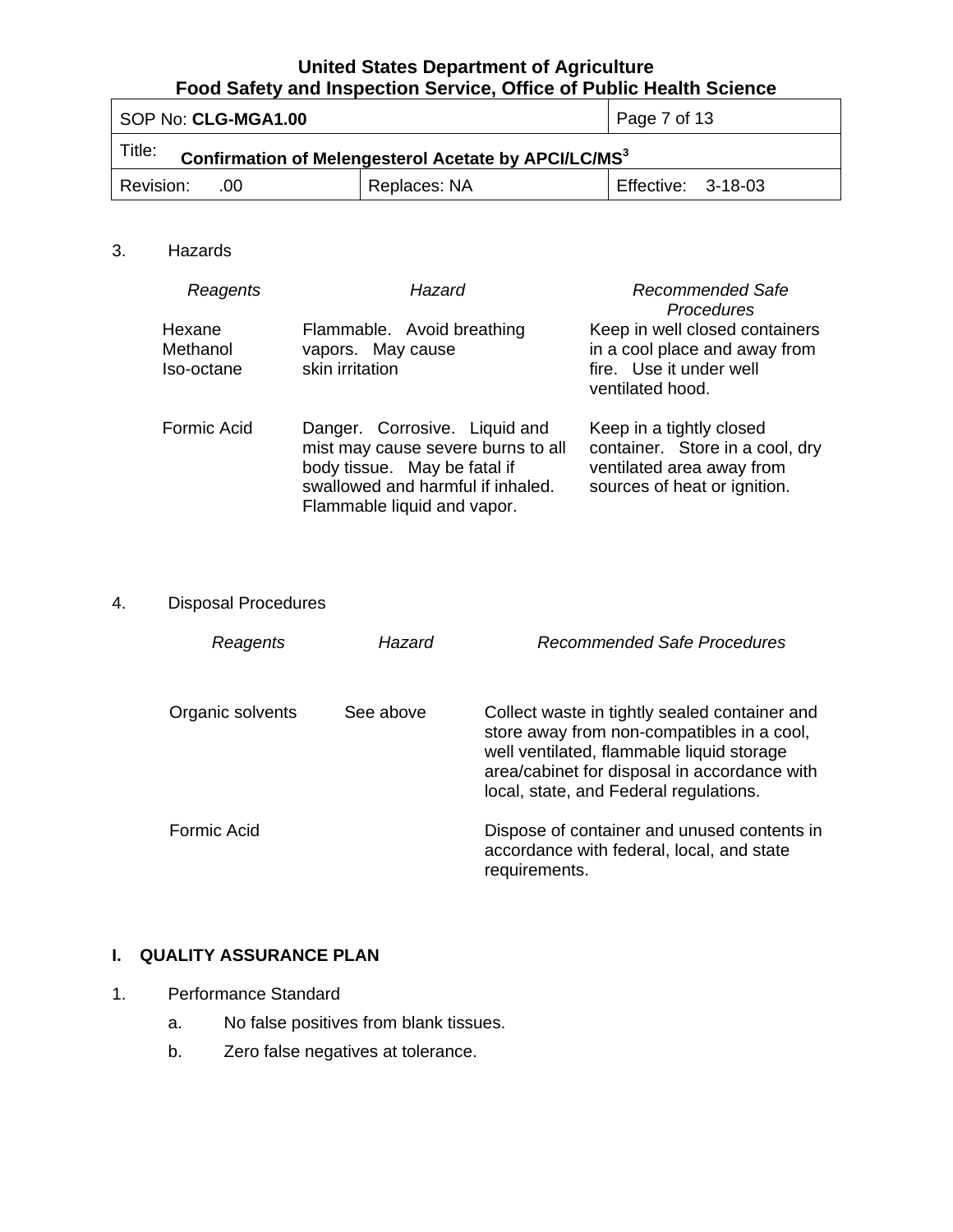| SOP No: CLG-MGA1.00                                                        |              | Page 8 of 13              |  |
|----------------------------------------------------------------------------|--------------|---------------------------|--|
| Title:<br>Confirmation of Melengesterol Acetate by APCI/LC/MS <sup>3</sup> |              |                           |  |
| Revision:<br>.00                                                           | Replaces: NA | <b>Effective: 3-18-03</b> |  |

2. Critical Control Points and Specifications

*Record Acceptable Control* 

A characteristic  $MS<sup>3</sup>$  scan should be A characteristic MS<sup>3</sup> scan should be Compare MS<sup>3</sup> scan to a standard scan. obtained using the m/z = 337 precursor ion.

- 3. Readiness To Perform (FSIS Training Plan)
	- a. Phase I. Standards On three separate days, inject standards at the level of interest and determine the ratios of the ions of interest.
	- b. Phase II. On three different days, analyze a blank and a sample spiked at the level of interest and determine the ratios of the ions of interest.

NOTE: Phases I and II may be performed concurrently.

- c. Phase III. Analyze 6 incurred or fortified tissues at levels  $\geq$  12.5 ppb. One of the 6 unknowns should be blank.
- 4. Intralaboratory Check Samples
	- a. Frequency: One per week or as samples are analyzed.
	- b. Records of results are to be maintained by the analyst and reviewed by the supervisor and QAM.
	- c. Acceptability criteria

If unacceptable values are obtained, then:

- i. Stop all official analyses for that analyst.
- ii. Take corrective action.
- 5. Sample Acceptability and Stability

The stability of the extracts is to be determined.

- 6. Sample Set
	- a. Standards
	- b. Tissue blank
	- c. Tissue blank fortified at level of interest with suspect drug
	- d. Samples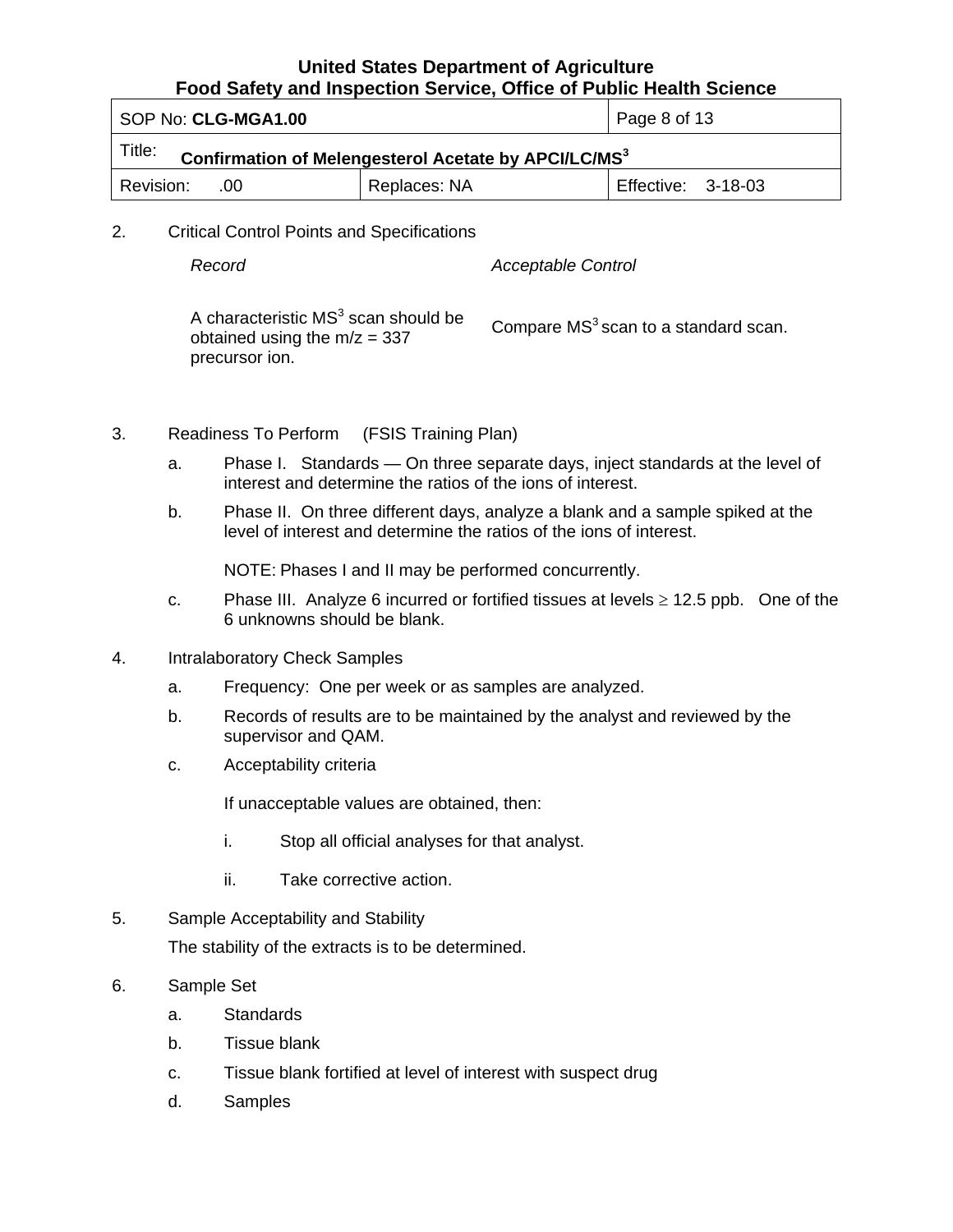<span id="page-8-0"></span>

| SOP No: CLG-MGA1.00                                                        |              | Page 9 of 13       |
|----------------------------------------------------------------------------|--------------|--------------------|
| Title:<br>Confirmation of Melengesterol Acetate by APCI/LC/MS <sup>3</sup> |              |                    |
| Revision:<br>.00                                                           | Replaces: NA | Effective: 3-18-03 |

# 7. Sensitivity

- a. Lowest reliable confirmation (LRC): To be determined.
- b. Minimum proficiency level (MPL): 12.5 ppb.

# **J. WORKSHEET**

An example of a worksheet, on the following page, can be removed from this book for photocopying.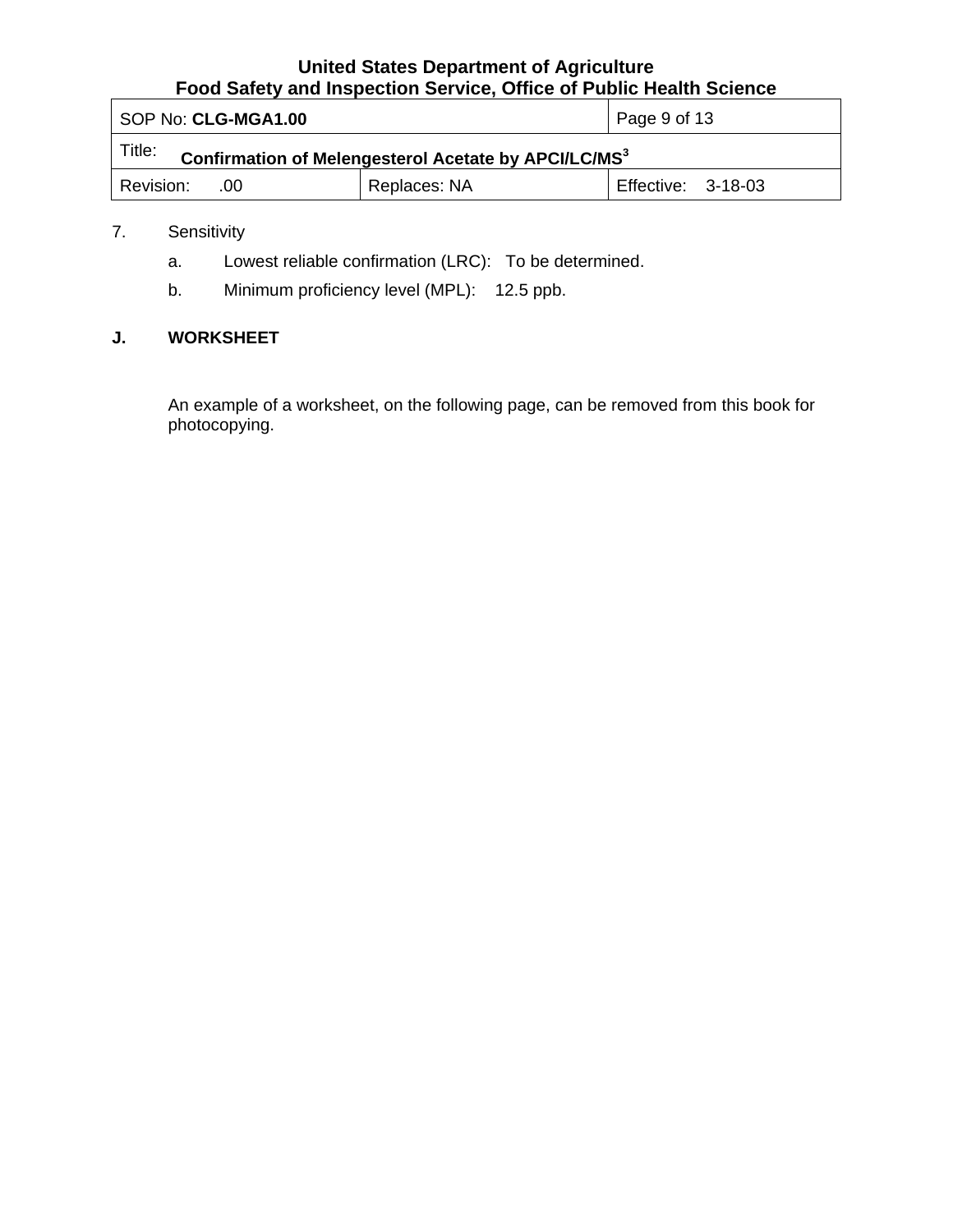| SOP No: CLG-MGA1.00                                                        |              | Page 10 of 13      |
|----------------------------------------------------------------------------|--------------|--------------------|
| Title:<br>Confirmation of Melengesterol Acetate by APCI/LC/MS <sup>3</sup> |              |                    |
| Revision:<br>.00                                                           | Replaces: NA | Effective: 3-18-03 |

| <b>Analyst:</b>                  |             |               |                                |                  |                                          |                         | <b>EQUIPMENT USED</b>                             | <b>ID NUMBER</b>     |
|----------------------------------|-------------|---------------|--------------------------------|------------------|------------------------------------------|-------------------------|---------------------------------------------------|----------------------|
| Jate Completed:<br>Jate Started: |             |               |                                |                  |                                          |                         | Instrument Used (LMS #):<br>Method File Name:     |                      |
| Set Number:                      |             |               |                                |                  |                                          |                         | Mobile Phase "A":<br>External Standard:           |                      |
| Reviewed by:                     |             |               |                                |                  |                                          |                         | Injection Volume (uL):<br>Mobile Phase "B":       |                      |
| (Initials and Date)              |             |               |                                |                  |                                          |                         | Micropipettor Used (MCP#):<br>N-Evap Used (WAT#): |                      |
|                                  |             |               |                                |                  |                                          |                         | N-Evap Temperature (40C)                          |                      |
|                                  |             |               |                                |                  | <b>Confirmation Sample Analysis Data</b> |                         |                                                   |                      |
|                                  |             |               | MGA                            | <b>MGA</b>       | MGA                                      | MGA                     | Reasonable                                        | Melengestrol Acetate |
| <b>RMS</b><br>Sample             | R-504       | <b>Tissue</b> | Ret. Time                      | RT Vs. Rec. Std. | <b>Ion Ratio</b>                         | Ion Ratio Vs. Ext. Std. | Mass Spectra match?                               | Result               |
| Lab. Number<br>Number            | Lab. Number | Code          | $\begin{array}{c} \end{array}$ | $(\pm 5\%)$      | m/z(319/279)                             | ±30%                    | $rac{N}{2}$                                       | $+ or +$             |
| Ext. Std.                        |             |               |                                |                  |                                          |                         |                                                   |                      |
| Recovery<br>$\mathbf{\hat{z}}$   |             |               |                                |                  |                                          |                         |                                                   |                      |
| <b>Blank</b><br>m                |             |               |                                |                  |                                          |                         |                                                   |                      |
| ¢                                |             |               |                                |                  |                                          |                         |                                                   |                      |
| n                                |             |               |                                |                  |                                          |                         |                                                   |                      |
| ۱Ó                               |             |               |                                |                  |                                          |                         |                                                   | K                    |
| r                                |             |               |                                |                  |                                          |                         |                                                   |                      |
| $\infty$                         |             |               |                                |                  |                                          |                         |                                                   |                      |
| $\bullet$                        |             |               |                                |                  |                                          |                         |                                                   |                      |
| $\tilde{a}$                      |             |               |                                |                  |                                          |                         |                                                   |                      |
| $\Xi$                            |             |               |                                |                  |                                          |                         |                                                   |                      |
| $\overline{a}$                   | l,          |               |                                |                  |                                          |                         |                                                   |                      |

MELENGESTROL ACETATE CONFIRMATION FORM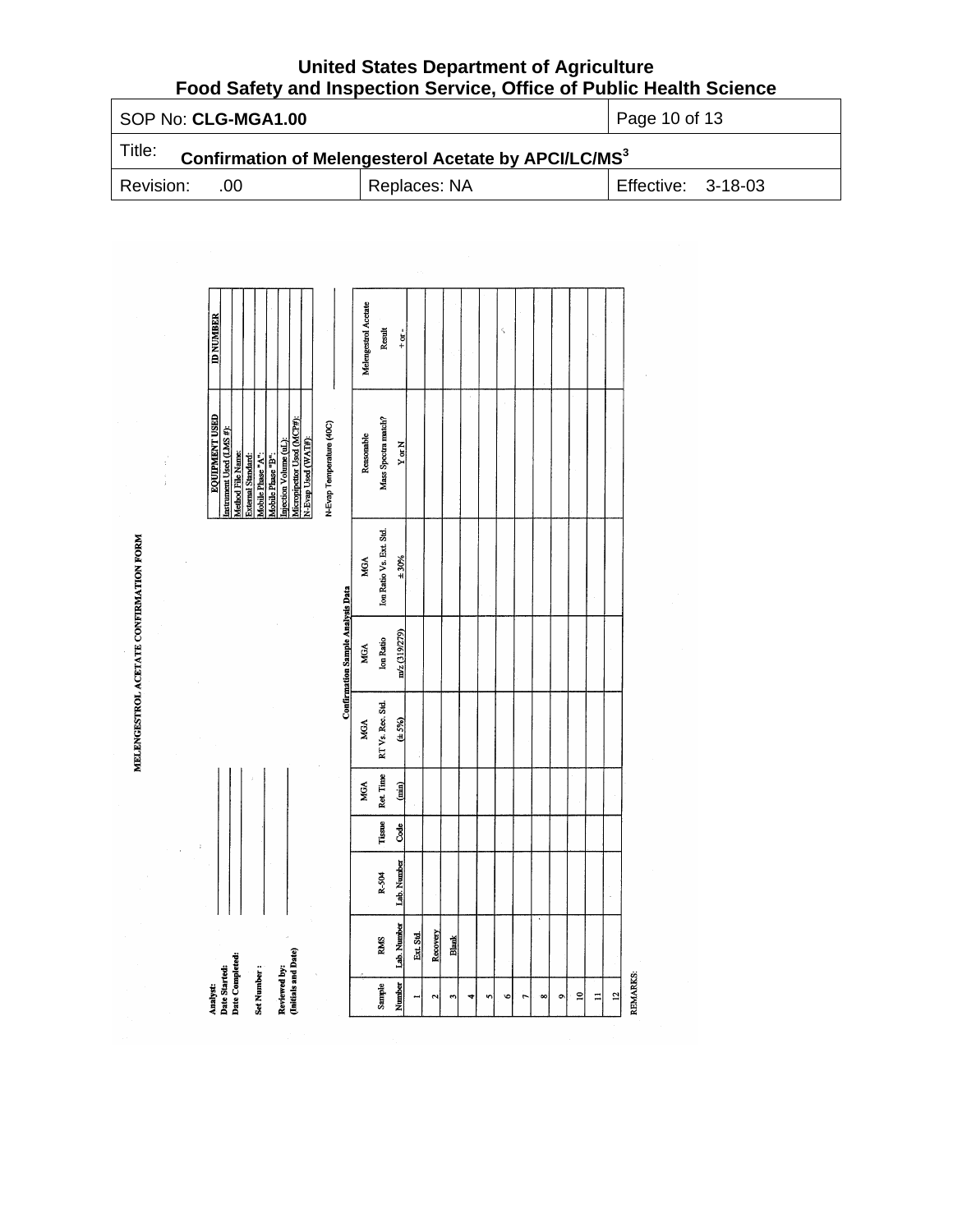<span id="page-10-0"></span>

| SOP No: CLG-MGA1.00                                                        | Page 11 of 13 |                    |  |
|----------------------------------------------------------------------------|---------------|--------------------|--|
| Title:<br>Confirmation of Melengesterol Acetate by APCI/LC/MS <sup>3</sup> |               |                    |  |
| Revision:<br>- .00                                                         | Replaces: NA  | Effective: 3-18-03 |  |

# **K. Chromatograms and Spectra**

1. Figure 1 Blank Fat

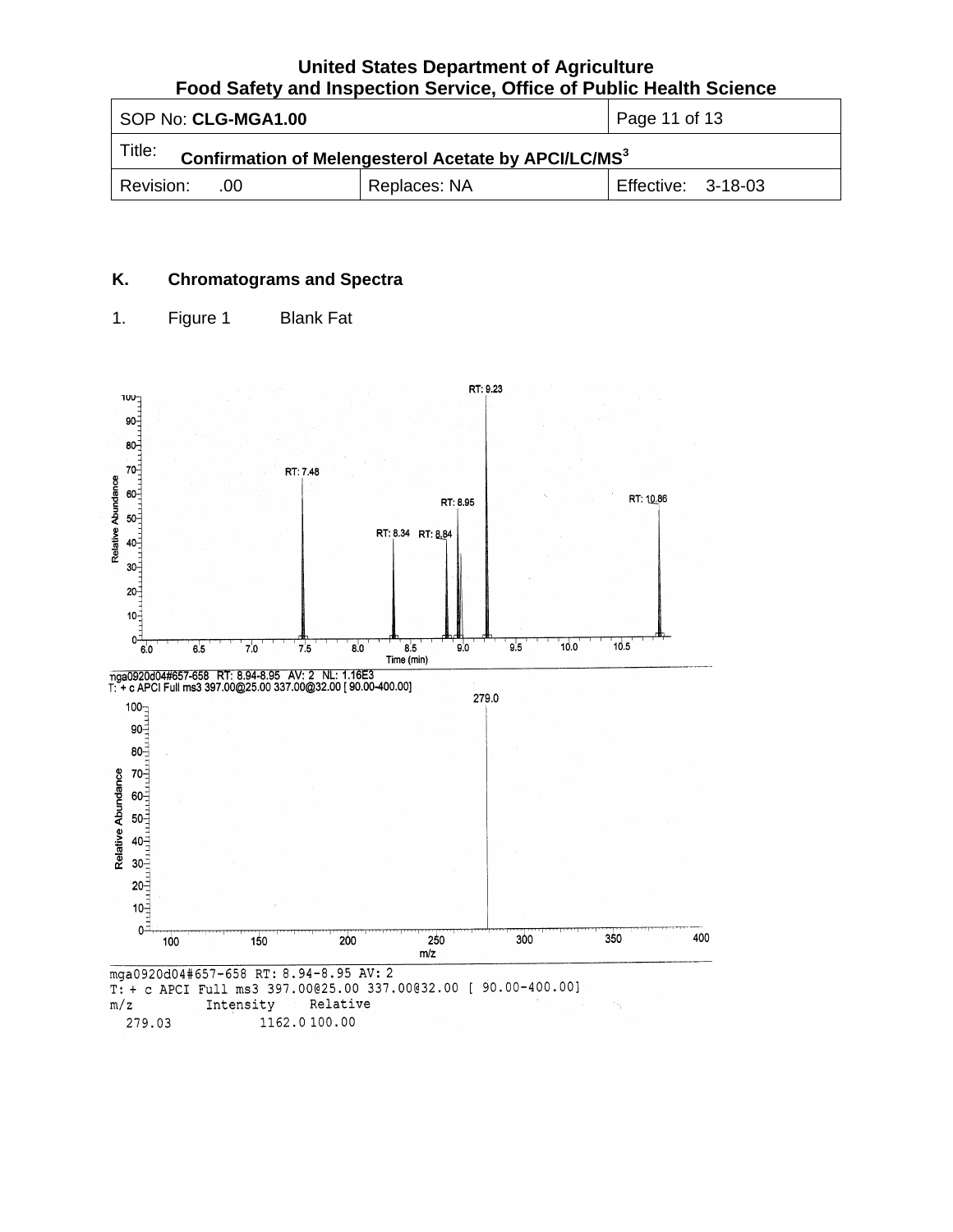| SOP No: CLG-MGA1.00                                                        |              | Page 12 of 13             |
|----------------------------------------------------------------------------|--------------|---------------------------|
| Title:<br>Confirmation of Melengesterol Acetate by APCI/LC/MS <sup>3</sup> |              |                           |
| l Revision:<br>$-00$                                                       | Replaces: NA | <b>Effective: 3-18-03</b> |

#### 2. Figure 2 12.5 ppb Fat Recovery